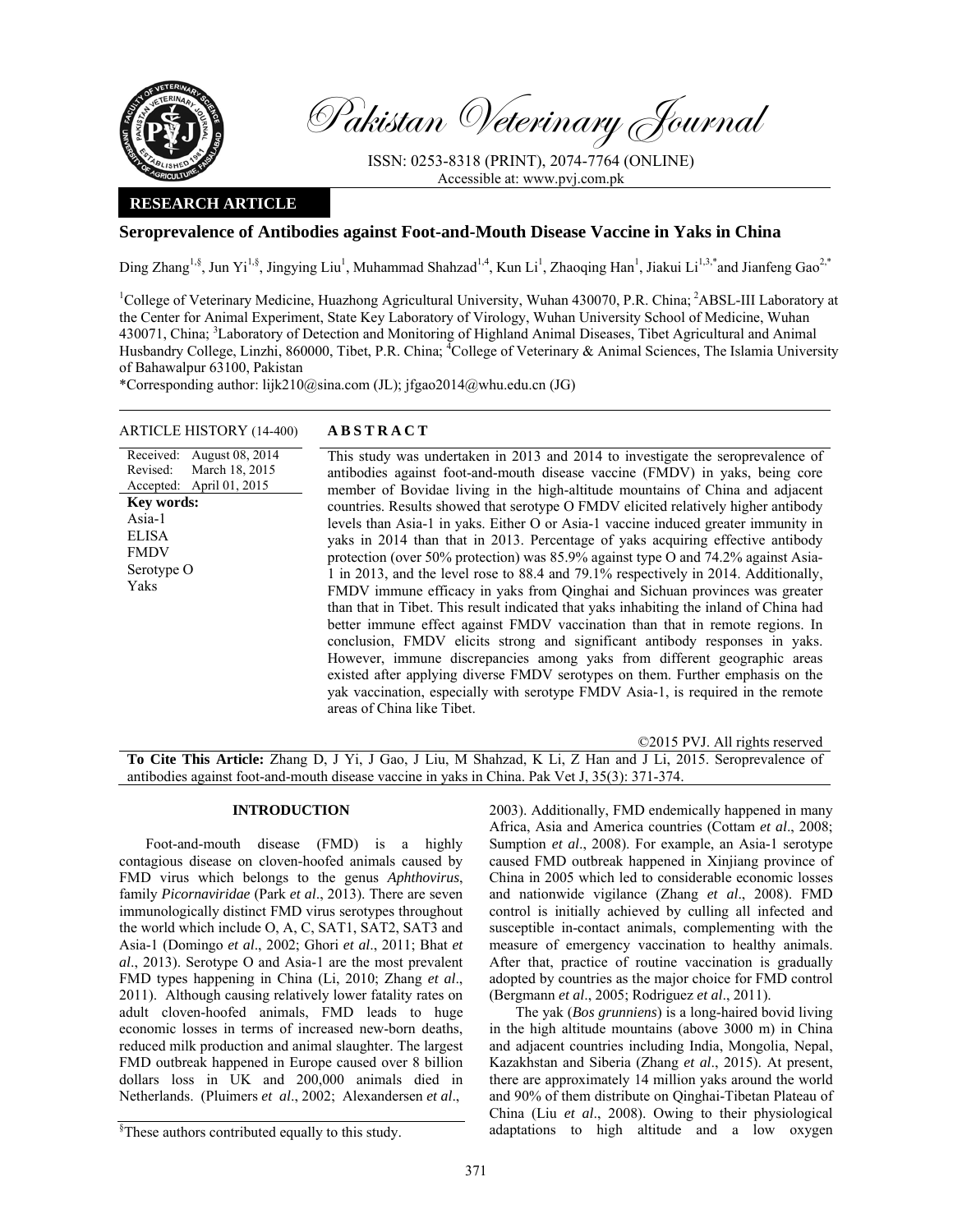environment, yaks play a critical role in the economic development of southwestern China (Zhang *et al*., 2009). In these regions where they are farmed, yaks not only contribute to socio-economic development through their use for cultivation, transportation and clothing, but also are an important source of milk and meat (Gao *et al*., 2013). Given the unique status of yaks and their susceptibility to FMD, Chinese government has listed them for the compulsory routine vaccination targets, providing free FMDV with a recommended vaccination of twice a year (Ye, 2008).

After the prophylactic vaccination to yaks with FMDV, a well-designed surveillance program should be also established to evaluate the immune efficacy of vaccine. However, to date, no accurate statistics concerning FMDV immune response to yaks are available. This study was undertaken to investigate the immune efficacy of serotypes O and Asia-1 bivalent inactivated vaccines on yaks by determining the serum antibody levels on them.

### **MATERIALS AND METHODS**

**Biological sampling:** The areas investigated in this study are shown in Fig. 1. All yaks in these areas underwent FMDV vaccination according to the detailed provisions from the Chinese Ministry of Agriculture (Anonymous, 2012). A total of 1380 yaks (790 from Tibet and 490 from Qinghai province) in 2013 and 580 yaks (230 from Tibet and 150 from Sichuan province) in 2014 were included in the study. Blood samples from randomly selected yaks of different ages (3-5 years) and both sexes were collected by practicing veterinarians from May to June in both years. The sera extracted from the blood were stored at −20 for future analysis.

**Antibody level determination:** Antibody levels against FMDV serotypes O and Asia-1 in yaks were detected by a liquid-phase blocking competitive ELISA (LPB-ELISA) kit provided by the Lanzhou Veterinary Research Institute, China (LZY-14-0218), according to the manufacturer's instruction. Briefly, sera to be tested were diluted with phosphate-buffered saline (PBS) in a gradient from 1:4-1:512. An aliquot (50  $\mu$ l) of each diluted serum was mixed with the same volume of FMD virus antigen in perforated plates and incubated at 4 overnight. Another perforated plate was prepared as the ELISA reactive plate by adding 50 µl of rabbit-anti FMD virus serum to each well (diluted 1:10000 in carbonate buffer, pH=9.6) and storing the plate overnight at room temperature. The antigen–antibody mixture (50 µl) was then transferred to the ELISA reactive plate and incubated at 37 for 1 h. After rinsing the plate with PBS for 3 times, guinea pig anti-FMD virus serum, horseradish-peroxidase-conjugated rabbit anti-guinea pig IgG antibody and chromogenic reagent were added sequentially. The OD value of each sample was measured at 492 nm in a microplate reader.

**Criteria for immunoprotection:** According to the LPB-ELISA kit procedure, yaks with antibody titers  $\geq 1:128$ were considered to have acquired 99% protection against FMDV. Analogously, yaks with antibody titers between 1:16 and 1:128 were considered to have acquired 50%

protection. Yaks with antibody titers  $\leq 1:16$  were considered to have acquired no protection.

#### **RESULTS**

In 2013, 56.60% of the investigated yaks acquired 99% protection against serotype O, slightly higher than the number against Asia-1 (48.50%). In contrast, a quarter of the yaks failed to acquire effective immune response to Asia-1 vaccine, nearly double the number observed against serotype O. In 2014, antibody responses to both serotypes significantly increased in the vaccinated yaks. The percentage of yaks that acquired 99% antibody protection against serotype O and Asia-1 reached 66.10% and 51.40% respectively. The percentage of yaks with no antibody response to serotype O dropped to 11.60% and to 20.90% for Asia-1 (Table 1).

For FMDV serotype Asia-1, the serum antibody levels in yaks from Qinghai province were greater than that in Tibet (Table 2), especially in terms of the yaks acquiring 99% protection (63.13% versus 53.44%, respectively). Similar superiority was also observed in yaks from Sichuan province compared to that in Tibet in 2014. The percentage of yaks failed to acquire any antibody response was 6.64% in Sichuan province and 17.11% in Tibet. For FMDV serotype O, the same immune situation on yaks as serotype Asia-1 was observed. Both in 2013 and 2014, the immune status of yaks against FMDV serotype O was better in Qinghai and Sichuan provinces than in Tibet (Table 2).

#### **DISCUSSION**

The present study demonstrates that yaks in China achieved satisfactory levels of immune protection against FMDV in 2013 and 2014, exceeding the minimum protection requirement of 70% established by the Ministry of Agriculture of China (Ye, 2008). This conclusion is consistent with the previous results reporting that over 70% of the animals vaccinated with FMDV Asia-1 and O acquired effective immune protection (Cai *et al*., 2014; Sevik, 2014). According to our findings, FMDV serotype Asia-1 exhibited relatively lower immunogenicity in yaks than serotype O. This result is also in lined with previous studies. Study from Yi showed that only 57.5% of the cattle vaccinated with bivalent serotype O/Asia-1 FMDV for 28 days acquired the effective immunity against serotype Asia-1, and this ratio is significantly lower than the number (82.5%) against serotype O (Yi, 2012). Another research aiming to investigate the antibody responses of yaks against trivalent oil-adjuvant FMDV showed that FMDV serotype O triggered higher serum antibody levels than Asia-1(Bandyopadhyay *et al*., 2009).

As revealed in the present study, yak immunity against FMDV in 2014 was better than that in 2013. This difference may due to the revaccination of vaccines on animals (Rodriguez and Gay, 2011). In China, yaks are recommended to be vaccinated with FMDV twice a year, the higher antibody responses of yaks against FMDV in 2014 might benefit from some enhancement from the preexisting immunity in 2013 (Bandyopadhyay *et al*., 2009). Sampling time is another factor affecting antibody levels in yaks; the present study was carried out at the exact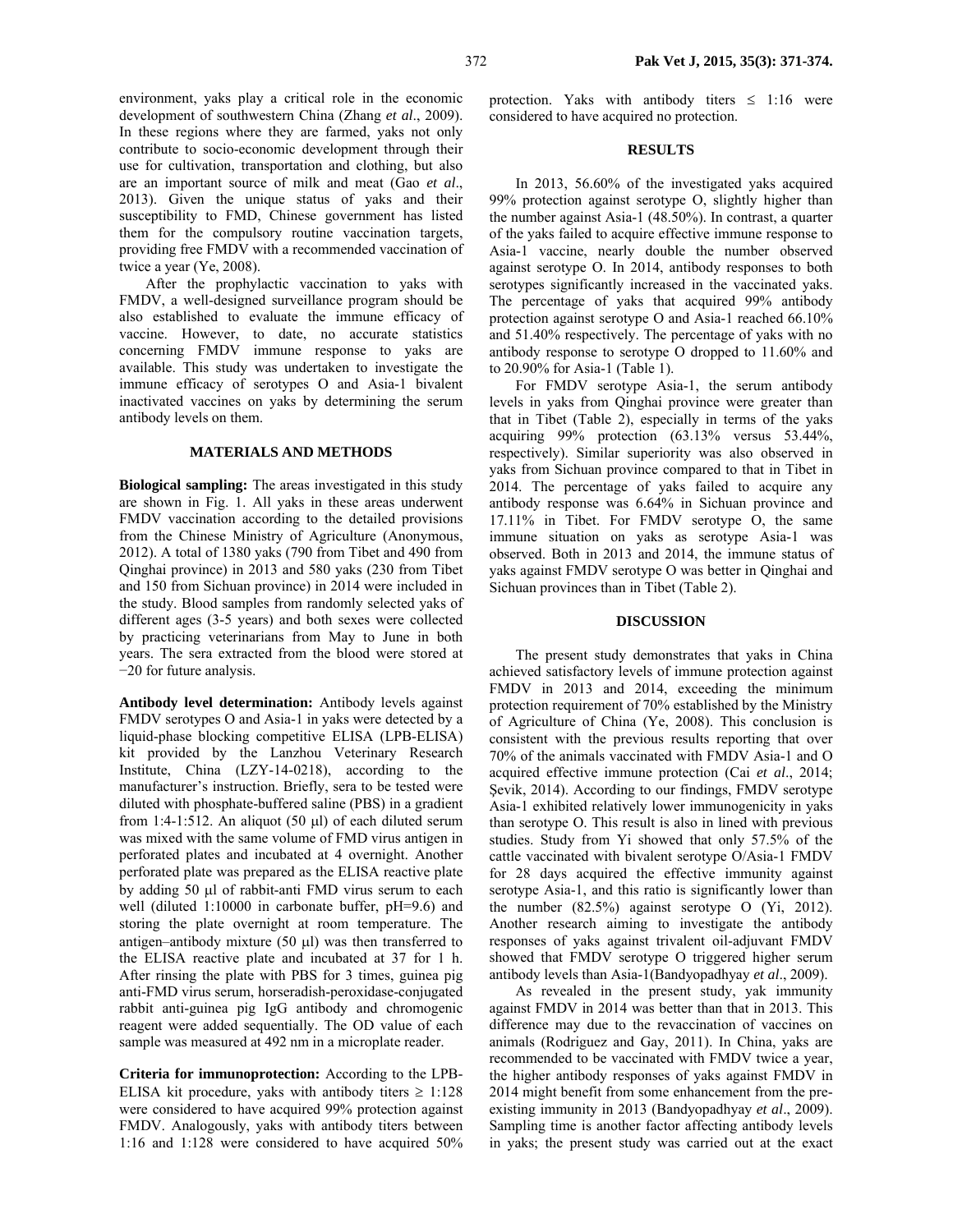| Table 1: Total seroprevalence of antibodies against FMDV serotypes O and Asia-1 in yaks vaccinated in China |
|-------------------------------------------------------------------------------------------------------------|
|-------------------------------------------------------------------------------------------------------------|

|                                                                                                                                                             | 2013 |              |                  |       | 2014 |       |                  |       |
|-------------------------------------------------------------------------------------------------------------------------------------------------------------|------|--------------|------------------|-------|------|-------|------------------|-------|
|                                                                                                                                                             |      |              | Asia-l           |       |      |       | Asia-l           |       |
|                                                                                                                                                             |      | $\mathsf{o}$ |                  |       |      |       |                  |       |
| 99% protection                                                                                                                                              | 555  | 56.60        | 475              | 48.50 | 320  | 66.10 | 249              | 51.40 |
| 50% protection                                                                                                                                              | 287  | 29.30        | 252              | 25.70 | 108  | 22.30 | 134              | 27.70 |
| No protection                                                                                                                                               | 138  | 14.10        | 253              | 25.80 | 56   | 1.60  | 0                | 20.90 |
| Total                                                                                                                                                       | 980ª | 100          | 980 <sup>a</sup> | 100   | 484b | 100   | 484 <sup>b</sup> | 100   |
| <sup>a</sup> Numbers include 660 yaks from Tibet and 320 yaks from Qinghai Province. Detailed information on serotypes O and Asia-1 is shown in Table 2 and |      |              |                  |       |      |       |                  |       |

Table 3, respectively. <sup>b</sup>Numbers include 228 yaks from Tibet and 256 from Sichuan Province. Detailed information on serotypes O and Asia-1 is shown in Table 2.

| Table 2: Seroprevalence of antibodies against serotype O and Asia-1 FMDV in yaks vaccinated in different areas of China |  |
|-------------------------------------------------------------------------------------------------------------------------|--|
|-------------------------------------------------------------------------------------------------------------------------|--|

| Serotype/       |       | 2013  |       |         |       | 2014  |       |         |       |
|-----------------|-------|-------|-------|---------|-------|-------|-------|---------|-------|
| Protection      |       | Tibet |       | Qinghai |       | Tibet |       | Sichuan |       |
|                 |       | n     | %     | n       | %     | n     | %     | N       | %     |
| Serotype O      |       |       |       |         |       |       |       |         |       |
| 99%             |       | 279   | 42.23 | 196     | 61.47 | 119   | 52.19 | 130     | 50.78 |
| 50%             |       | 190   | 28.76 | 62      | 19.27 | 50    | 21.93 | 84      | 32.81 |
| 0%              |       | 9     | 29.00 | 62      | 19.27 | 59    | 25.88 | 42      | 16.41 |
|                 | Total | 660   | 100   | 320     | 100   | 228   | 100   | 256     | 100   |
| Serotype Asia-1 |       |       |       |         |       |       |       |         |       |
| 99%             |       | 353   | 53.44 | 202     | 63.13 | 142   | 62.28 | 178     | 69.53 |
| 50%             |       | 201   | 30.00 | 86      | 26.86 | 47    | 20.61 | 61      | 23.83 |
| 0%              |       | 106   | 16.56 | 32      | 10.00 | 39    | 17.11 | 17      | 6.64  |
|                 | Total | 660   | 100   | 320     | 100   | 228   | 100   | 256     | 100   |



**Fig. 1:** Geographic distribution of the yaks enrolled in the study. Grey areas on the map indicate the exact prefectures or counties in which the yaks were observed.

same time of the two years, which could avoid the possible errors caused by sampling time.

Immune effect of vaccines may be affected by the geographical distribution of animals. Qinghai-Tibet Plateau and Sichuan province are the major habitats for Chinese yaks. In this study, immune situation of yaks against FMDV in Qinghai and Sichuan provinces were better than in Tibet. This advantage may attribute to the flat topography and advanced transportation system in these two provinces. FMDV is easily to lose biological function if being exposed to high temperature for too long time and the convenient transportation system in the inland of China greatly facilitates the vaccine delivery (Kitching *et al*., 2007). Another reason for explaining the lower immune status of yaks against FMDV in Tibet is that large numbers of yaks distribute in remote plateau regions of Tibet and they are bred under extensive management. This disadvantage brings serious challenge for the animal population statistics and vaccine delivery. Additionally, yaks usually undergo seasonal migration with nomadic herdsmen for a better living condition

which further hinder the FMDV vaccination on yaks (Gao *et al*., 2013). Religious belief is another factor affecting FMDV response on yaks. Tibetans are not willing to apply vaccination on yaks because of the unique religious belief being prevalent among them.

**Conclusion:** This study demonstrated that yaks in China achieved satisfactory immune status against FMDV overall and serotype O elicited relatively higher immunogenicity on yaks than Asia-1. Further emphasis on the vaccination with serotype FMDV Asia-1 on yaks especially those in Tibet is warranted.

**Acknowledgment:** This study was supported by the Tibet Autonomous Region Science Fund and the Chinese Agricultural Research Systems (CARS-38); Agriculture and Animal Husbandry Research Collaborative Innovation Project: yak important epidemiological disease investigation and prevention research by the Agricultural and Animal Husbandry College of Tibet University.

**Authors' contribution:** JL and DZ conceived and designed the experiments, analyzed the data and wrote the manuscript. DZ and JY performed the experiments. JY, JG, MS, ZH and KL contributed reagents/materials/ analysis tools. All authors approved the manuscript and participated in revision work.

#### **REFERENCES**

- Alexandersen S, PR Kitching and ML Mansley, 2003. Clinical and laboratory investigations of five outbreaks of foot-and-mouth disease during the 2001 epidemic in the United Kingdom. Vet Rec, 152: 489-496.
- Anonymous, 2012. Agri. Med. Dev No.1 National animal disease compulsory vaccination scheme in 2012. Ministry of Agriculture of the Peoples Republic of China.
- Bandyopadhyay S, K Sharma, S Das, KT Biswas, KM Ghosh, and M Bora, 2009. Serum antibody response in yaks (*Poephagus grunniens*) following trivalent oil adjuvant FMD vaccination. Indian J Anim Sci, 79: 1218-1219.
- Bergmann IE, V Malirat and AJ Falczuk, 2005. Evolving perception on the benefits of vaccination as a foot and mouth disease control policy: contributions of South America. Exper Rev Vaccines, 4: 903-913.